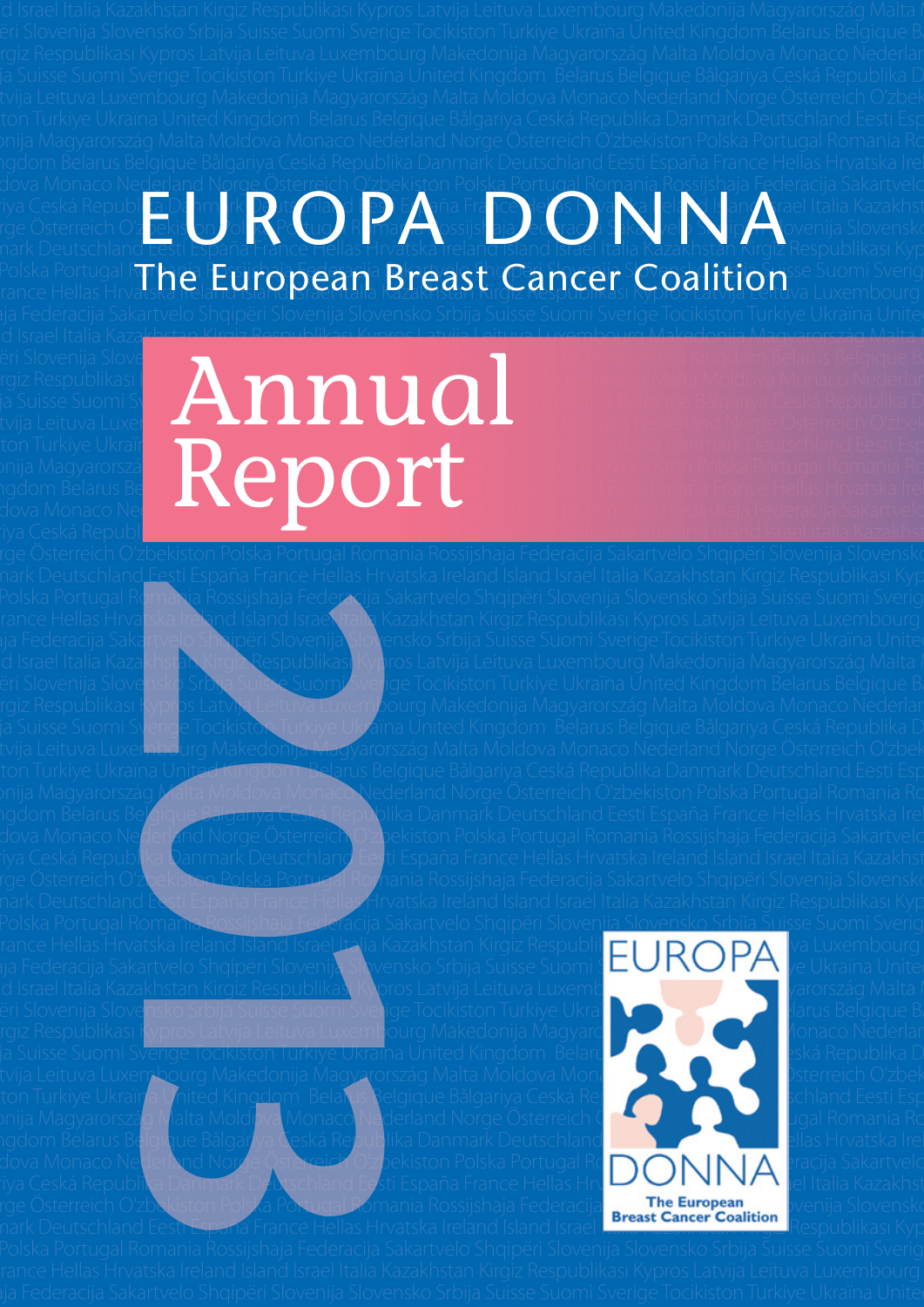## **EUROPA DONNA Executive Board 2013**

| <b>INTRODUCTION</b>                                                                                                                                                                                                                                                                                                                                                                                                                                                                                    | 3  |
|--------------------------------------------------------------------------------------------------------------------------------------------------------------------------------------------------------------------------------------------------------------------------------------------------------------------------------------------------------------------------------------------------------------------------------------------------------------------------------------------------------|----|
| <b>EDUCATIONAL OPPORTUNITIES</b>                                                                                                                                                                                                                                                                                                                                                                                                                                                                       | 4  |
| <b>EUROPA DONNA Annual Breast Cancer Advocacy Training Course</b><br><b>Advanced Breast Cancer Second International Consensus Conference (ABC2)</b><br><b>ECCO-ESMO-ESTRO European Cancer Congress</b><br>11th EUROPA DONNA Pan-European Conference<br><b>Executive Board Seminar on the Role of Advocates in Breast Cancer Research</b>                                                                                                                                                               |    |
| <b>KNOWLEDGE DISSEMINATION</b>                                                                                                                                                                                                                                                                                                                                                                                                                                                                         | 5  |
| <b>Breast Health Day</b>                                                                                                                                                                                                                                                                                                                                                                                                                                                                               |    |
| <b>Breast Health Day Campaign Materials</b><br>Breast Health Day Video<br>The Breast Health Day Pledge<br>Breast Cancer Facts Videographic<br>Breast Health Day Poster and Mini-diary<br>Breast Health Day Press Release<br><b>Banners and Website Badges</b>                                                                                                                                                                                                                                          |    |
| <b>Publications</b>                                                                                                                                                                                                                                                                                                                                                                                                                                                                                    |    |
| <b>Breast Health Day News</b><br>Highlights of 11th EUROPA DONNA Pan-European Conference<br><b>EUROPA DONNA News</b><br>Metastatic Breast Cancer Annex to the Short Guide to the European Guidelines for<br>Quality Assurance in Breast Cancer Screening and Diagnosis, Fourth edition<br>A Short Guide to the European Guidelines for Quality Assurance<br>in Breast Cancer Screening and Diagnosis<br>EUROPA DONNA 2013 Initiatives Brochure                                                         |    |
| <b>Websites</b><br>www.europadonna.org<br>www.breasthealthday.org                                                                                                                                                                                                                                                                                                                                                                                                                                      |    |
| <b>Social Networking Sites</b>                                                                                                                                                                                                                                                                                                                                                                                                                                                                         |    |
| <b>COLLABORATION AND NETWORKING</b>                                                                                                                                                                                                                                                                                                                                                                                                                                                                    | 7  |
| Meeting with the European Commission's Joint Research Centre on the<br>accreditation of breast services<br>Breast Health Day Information Day at the European Parliament<br>European Patients' Forum<br>Breast Cancer Exhibition at the Council of Europe, Strasbourg<br>European Partnership for Action Against Cancer (EPAAC)<br><b>AURORA Project</b><br>PICTURE Project: The Patient's Perspective on Predicting Post-surgical Aesthetics<br><b>EURECCA Project</b><br><b>BIG Programme: AURORA</b> |    |
| <b>Sponsor Meeting</b>                                                                                                                                                                                                                                                                                                                                                                                                                                                                                 |    |
| EUROPA DONNA Strategic Plan: 2014-2018                                                                                                                                                                                                                                                                                                                                                                                                                                                                 |    |
| <b>Development Programme</b>                                                                                                                                                                                                                                                                                                                                                                                                                                                                           |    |
| <b>COMMITTEE MEMBERSHIP AND ACTIVITIES</b>                                                                                                                                                                                                                                                                                                                                                                                                                                                             | g  |
| <b>Research and Clinical Trials</b><br>Policy<br>Conferences<br><b>Other Meetings</b>                                                                                                                                                                                                                                                                                                                                                                                                                  |    |
| <b>FINANCIALS</b>                                                                                                                                                                                                                                                                                                                                                                                                                                                                                      | 10 |
| <b>ACKNOWLEDGEMENTS</b>                                                                                                                                                                                                                                                                                                                                                                                                                                                                                | 11 |
| <b>GRANTS AND DONATIONS</b>                                                                                                                                                                                                                                                                                                                                                                                                                                                                            | 11 |
| EUROPA DONNA NATIONAL REPRESENTATIVES                                                                                                                                                                                                                                                                                                                                                                                                                                                                  | 12 |
|                                                                                                                                                                                                                                                                                                                                                                                                                                                                                                        |    |

**CONTENTS**

### **President**

**Elizabeth Bergsten Nordström**  *(Sweden)*  elizabeth.bergsten-nordstrom@bro.org.se

#### **Vice-President Sema Erdem** *(Turkey)* sema.erdem.tr@gmail.com

## **Treasurer**

**Gertrude Abela** *(Malta)* gertrude@highway.com.mt

#### **Members**

**Roswitha Britz** *(Spain)* r.b.menorca@gmail.com

**Mojca Milavčič** *(Slovenia)* mojchka@gmail.com

**Antonella Moreo** *(Italy)* antonella\_moreo@yahoo.it

**Evi Papadopoulos** *(Cyprus)* evipaps@gmail.com

**Ene Tomberg** *(Estonia)* Ene.Tomberg@tallinnlv.ee

**Nicole Zernik** *(France)* nicolezernik@aol.com

## **Head Office Staff**

**Executive Director Susan Knox**

**Head of Policy/ Public Affairs Karen Benn**

**Communications Officer Barbara Klein**

**Admin/Events Officer Daniela Pirisi**

**Development Officer Paige Robinson**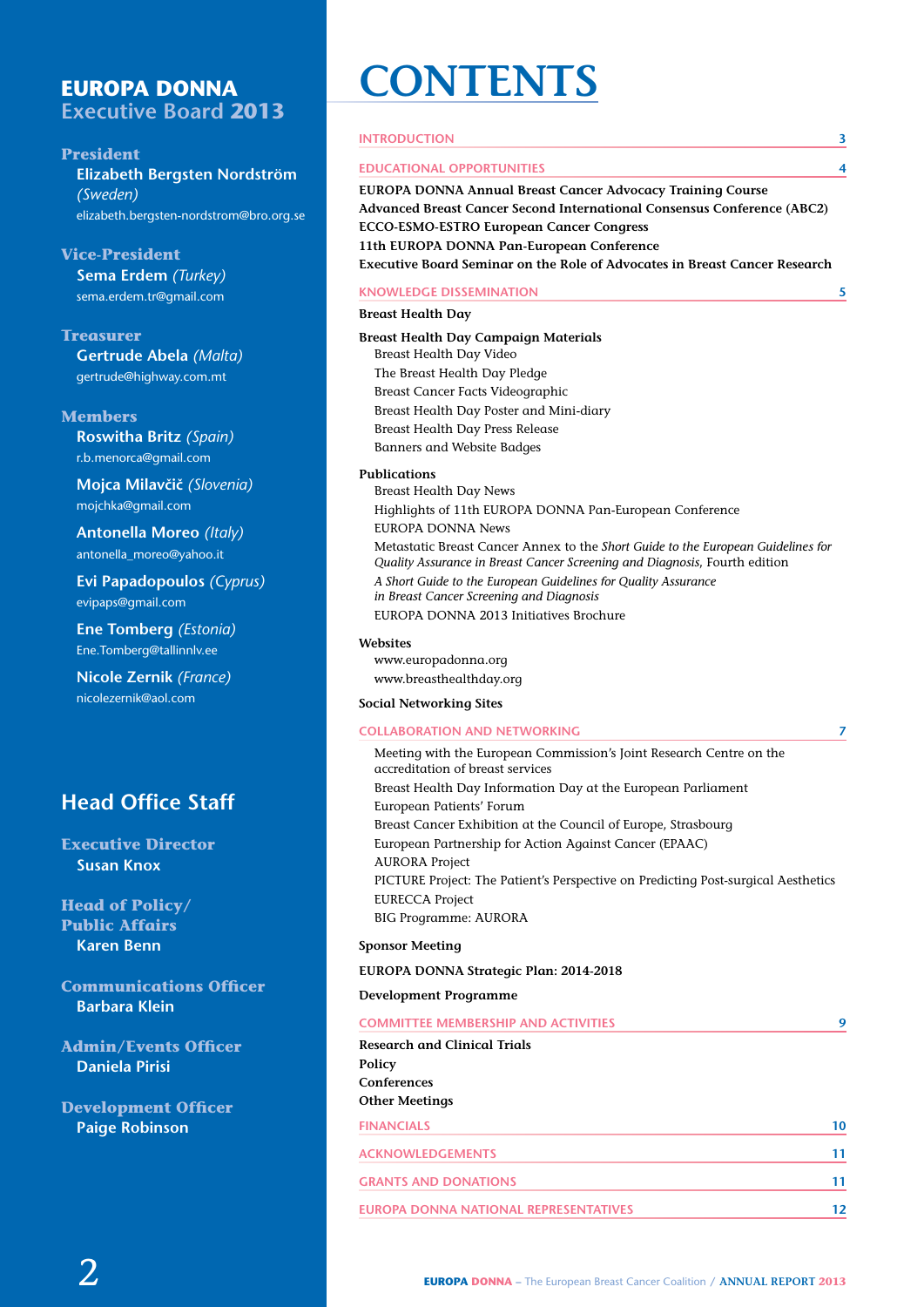## **INTRODUCTIO**

Progress was made on a wide range of advocacy programmes in 2013, while new objectives were identified and developed. Our Strategic Plan for 2014-2018 was refined, approved by our Executive Board and reviewed with the General Assembly in October. Many of its elements are continuations of our past projects, but four areas are viewed as having increasing significance and therefore will require greater focus in the future:

- Engagement in breast cancer research
- Survivorship
- Improving services for women with metastatic breast cancer
- Prevention

All of these are considered high priorities, both by our members and by our other stakeholders. Our work continued this year on the breast service accreditation project and with the revision of the *European Guidelines for Quality Assurance in Breast Cancer Screening and Diagnosis* being conducted with the European Commission's Joint Research Centre. The patient perspective which ED provides remains at the centre of these initiatives, as well as others in which we participated this year, such as the European Cancer Organisation (ECCO), the European Society for Medical Oncology (ESMO) and the European Partnership for Action Against Cancer (EPAAC). In addition, we provided the advocacy position on breast cancer services to the Council of Europe, and continued our breast cancer prevention Information Day at the European Parliament. ED took an active role in the Advanced Breast Cancer ABC2 meeting, held in November, serving on the newly organised advocacy committee to develop much needed parallel advocacy sessions and on the panel voting on the Guidelines themselves. To ensure better dissemination of information on European treatment guidelines, ED redesigned its website adding a section in which women can more easily access the material relating to recommendations from key European conferences. In addition, we developed a new metastatic breast cancer annex to our *Short Guide to the European Guidelines for Quality Assurance in Breast Cancer Screening and Diagnosis* so that women will know what services they have a right to receive in their countries. Our Pan-European conference in Prague in October was one of the highlights of the year as 250 women joined together with experts to gain a better understanding of innovations in breast cancer treatment, research and existing survivorship programmes. ED continues to be actively involved in the research agenda and embarked on two new projects with Breast International Group (BIG) this year: serving on the Steering, and the Legal/Ethics Committee of the AURORA programme and on the Steering Committee of the OLYMPIA trial. In addition, we carried out a research training module to define better the role advocates should play in research and prepare additional ED advocates to serve on trial committees.

We were again fortunate to have received a grant from the EU's Executive Agency for Health and Consumers to enable us to carry out our core programme on behalf of the women of Europe. Many improvements in services have taken place, but much remains to be done. New data published by the World Health Organisation estimates that 500,000 women are diagnosed with breast cancer each year in Europe, so we must redouble our efforts 1) to disseminate information on prevention, and 2) to ensure all women have access to early detection in high quality mammography screening programmes and to treatment in specialist breast units conducted in accordance with the EU guidelines.

Iusan Knox

**Susan Knox** Executive Director

2013<br>2013<br>2013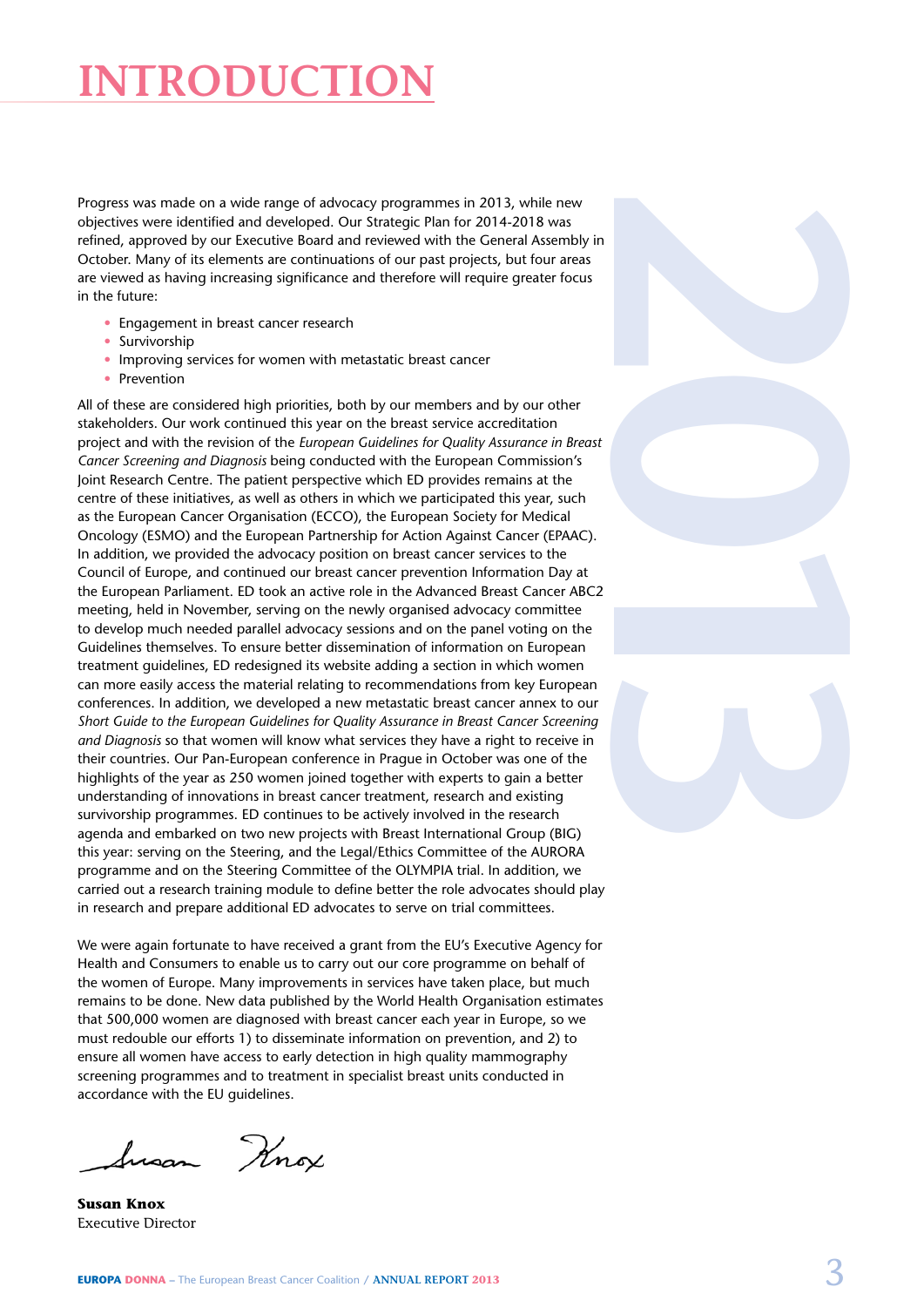# **Educational Opportunities**

### **EUROPA DONNA Annual Breast Cancer Advocacy Training Course**

#### Milan, Italy • 15-17 November 2013

In 2013, 59 breast cancer advocates from 32 of our member countries completed our two-and-a-half day breast cancer Advocacy Training Course, where they learned about the latest developments in breast cancer research and treatment, as well as advocacy techniques and communications skills that can be used to influence public health policy. The course is divided into three modules. The first part (one day) covers an introduction to EUROPA DONNA and scientific topics, including basic biology and genetics of breast cancer, epidemiology, treatment and surgery options, clinical trials, diagnosis and early detection, mammography screening guidelines, specialist breast units and psychosocial factors. The second segment covers advocacy, lobbying and includes a special workshop on "Advocating for EU Guidelines" and specialist breast units (half a day). The third section consists of media and communications skills training (one full day). The course received excellent feedback in 2013 from participants who rated it as "very useful".

### **Advanced Breast Cancer Second International Consensus Conference (ABC2)**

We served on the newly developed Advocacy Committee for ABC2, held 7-9 November 2013 in Lisbon, Portugal. Our Executive Director, Susan Knox, participated in several teleconferences with patient advocate committee members from four continents to prepare the advocacy sessions. The conference included advocacy satellite sessions on identifying the challenges in meeting the needs of women with advanced/metastatic breast cancer across the globe; how guidelines and which of them can be used to meet these challenges; and the development of an ABC2 Advocate Action Plan. We had a stand at the conference and several Executive Board members were in attendance.

### **ECCO-ESMO-ESTRO European Cancer Congress**

We were actively involved in the "Patient Advocacy Square" patient track of the ECCO-ESMO-ESTRO European Cancer Congress, held from 28 September to 1 October 2013 in Amsterdam, The Netherlands. This is the first time at the European Cancer Congress that patient advocacy organisations were assigned a specific place in the exhibition area to promote their resources. ED had a stand where it distributed materials and made several new contacts.

## **11th EUROPA DONNA Pan-European Conference**

#### Prague, Czech Republic • 19-20 October 2013

Our 11th Pan-European Conference was held on 19 and 20 October in Prague, Czech Republic, where more than 250 breast cancer advocates and specialists from 37 countries gathered to discuss advocacy and "Ensuring Quality Services and Equal Access" to breast cancer services. In keeping with this theme, the keynote speaker Krzysztof Maruszewski, Director of the European Commission Institute for Health and Consumer Protection, Joint Research Centre (JRC) in Ispra, Italy, assured advocates that the JRC Breast Cancer Initiative is striving to create a performance-based European quality assurance scheme and accreditation of breast cancer services. This is a key advocacy priority for the Coalition and is fundamental to ensuring that women across the continent have access to equal, high-quality breast cancer care, including screening, diagnosis and treatment. Throughout our two-day conference, invited experts discussed additional areas that are essential to breast cancer advocacy today: personalised medicine, advances in treatment, mammography screening programmes, pathology and diagnosis, prevention of breast cancer through healthy lifestyles, and survivorship. Advocates then shared experiences and strategies in four workshops on advocacy and survivorship, advocacy for young women, special populations and women with metastatic disease. Our biennial conference is unique in Europe in that it is the only conference dedicated primarily to breast cancer advocates and survivors. A highlights report on the conference is being published in 2014.

## **Executive Board Seminar on the Role of Advocates in Breast Cancer Research**

#### Milan, Italy • 14 June 2013

Our Executive Board gathered in Milan in June for a seminar aiming to elucidate the specific areas in which advocates can and should make contributions to clinical trials and research. It also aimed to outline the type of training the Coalition should provide so that its advocates can evaluate trials and provide meaningful input into committee meetings and/or documents related to research. At the seminar, Olivia Pagani, an oncologist with much clinical trial experience, was the scientific leader. She gave an overview of the clinical trial process and issues of relevance to advocates and answered questions throughout. Our Executive Director, Susan Knox, then described our past and ongoing role in the MINDACT trial run by BIG, a non-profit network of global research groups. Maggie Wilcox, a former nurse, breast cancer survivor and board member of the UK organisation Independent Cancer Patients' Voice, gave an account of her organisation's activities, which involve providing the patient perspective for many research initiatives. The booklet resulting from the seminar highlights the presentations and discussions, and next steps to further our advocacy involvement in research.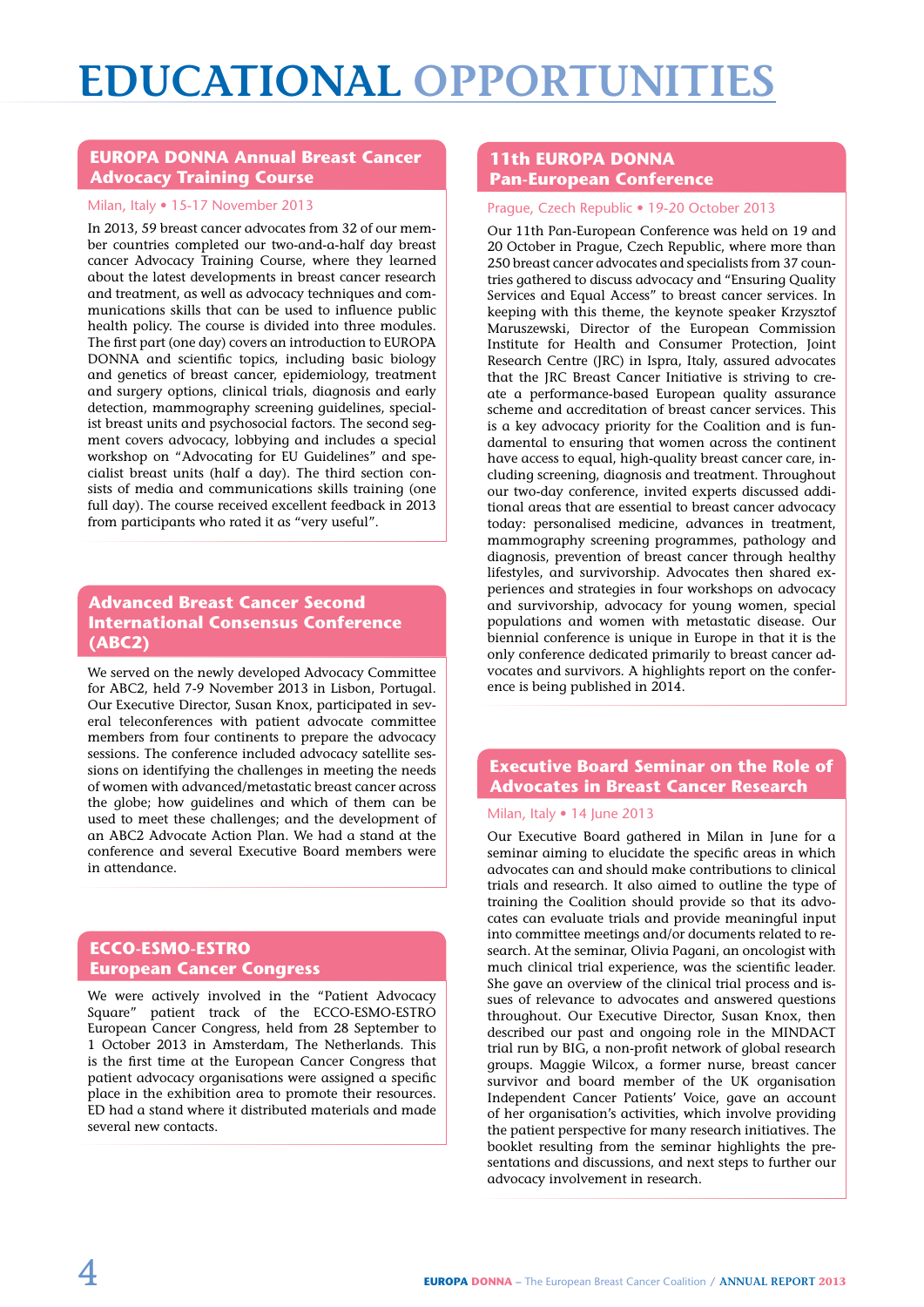# **KNOWLEDGE DISSEMII**

## **Breast Health Day**

#### Europe-wide • 15 October 2013

Our sixth annual Breast Health Day reached record numbers via social networking sites such as Facebook, Twitter and YouTube. This year the campaign's global Twitter reach was 1,334,158, almost 1 million greater than in 2012. Page views of Facebook more than doubled. With the message "Make Good Choices for your Breast Health", Breast Health Day has continued to reach out to women of all ages across the globe to encourage them to become involved in this campaign to promote healthy lifestyles and breast cancer prevention. The event was also promoted throughout our member countries, featuring a broad range of colourful and active events, and through an extensive web-based campaign using the websites www.breasthealthday.org, www.europadonna.org. Activities across Europe are posted on the campaign website www.breasthealthday.org and have been published in our *Breast Health Day News* summing up the campaign.







**1,334,158** global Twitter reach **2,036** fans **5,636** global channel views **189,189** views of ED posts **4,027** overall video views  **3,430** people viewed the BHD video on YouTube

## **Breast Health Day Campaign Materials**

**Breast Health Day Video:** The snappy Breast Health Day animated video travelled the globe, demonstrating how to make healthy choices. It features cartoon examples of less healthy behaviour and the healthy choices that can replace them. Based on images, the video was created for easy use in all countries, by people of all languages. It ended with a frame with "For Your Breast Health" in 27 languages.

**Breast Health Day Pledge:** To get people actively involved in the BHD campaign and thinking about healthy lifestyles, women were able to send in healthy messages through a web application on the Breast Health Day website and also share it through the social networks. The messages were added to a tag cloud.

**Breast Cancer Facts Videographic:** An animated video gave a lively presentation of breast cancer facts and statistics.

#### **Breast Health Day Poster and Mini-diary:**

The Breast Health Day poster and Mini-diary were translated and published in Czech, Italian, German, French, Russian, Swedish and Tajik.

**Breast Health Day Press Release:** The annual press release was also distributed in English, French, German and Spanish through a PR Newswire service reaching 11,129 media points and 640 European health titles.

**Banners and Website Badges:** Three banners and badge sizes were available for people to add to their websites to promote the BHD message.



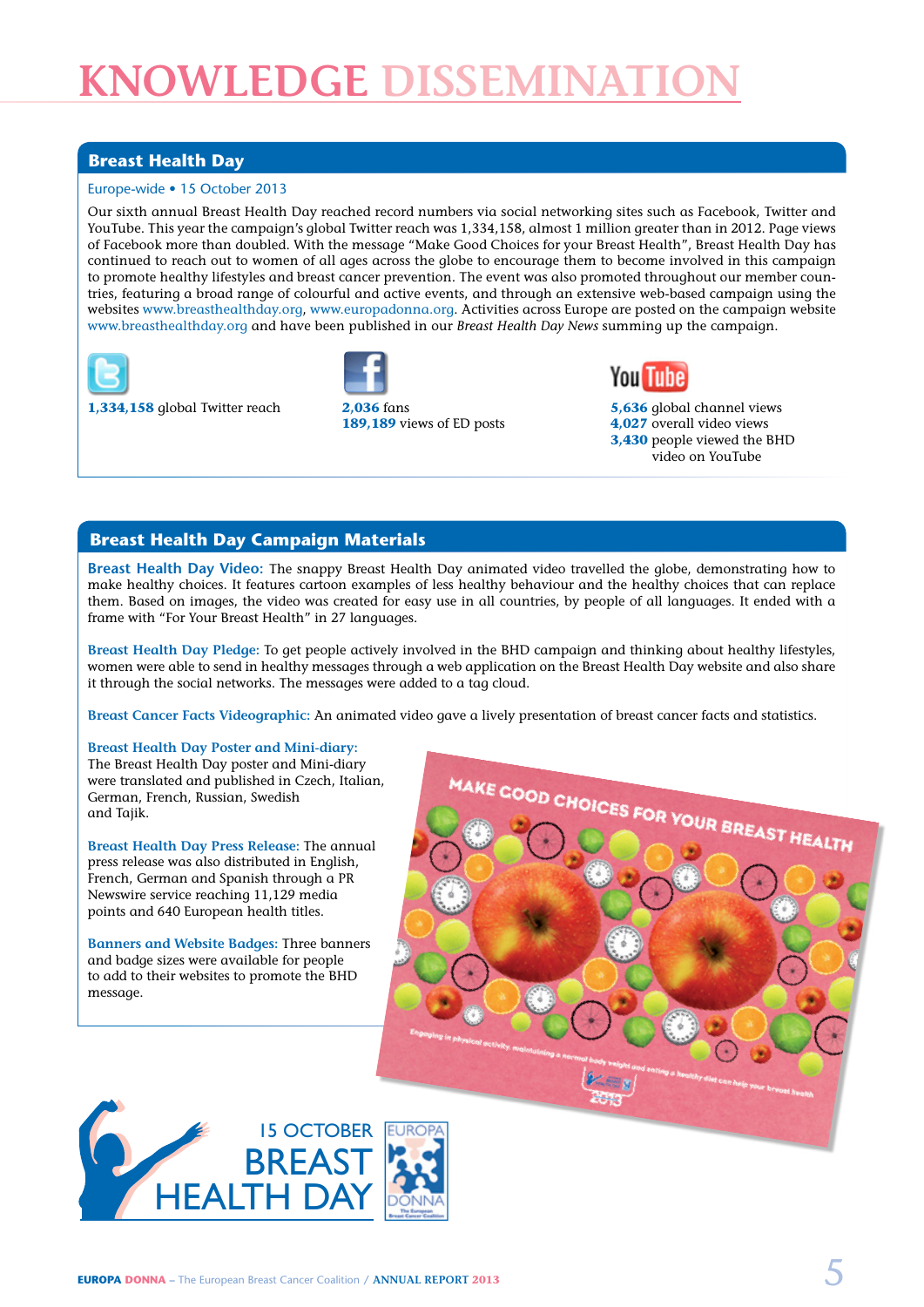# **KNOWLEDGE DISSEMINATION**

#### **Publications**

#### ◗ **Breast Health Day News**

A 4-page report covered the 2013 Breast Health Day activities, including a summary of the extensive reach of the social networking sites, activities held at the European Parliament, all the campaign materials available and summaries of the activities held in our member countries across Europe.

#### ◗ **Highlights of 11th EUROPA DONNA Pan-European Conference**

A 16-page highlights report on the proceedings of our 11<sup>th</sup> Pan-European Conference held on 19 and 20 October in Prague, Czech Republic, summarises the eight presentations given by leading experts in their field. Topics covered include the European Commission's quality assurance scheme and accreditation of breast cancer services, personalised medicine, advances in treatment, mammography screening programmes, pathology and diagnosis, prevention of breast cancer through healthy lifestyles, and survivorship. It also summarises the findings from four workshops where advocates shared their experiences and thoughts on moving forward on such topics as advocacy and survivorship, advocacy for young women, special populations and women with metastatic disease. The report is being published and distributed in early 2014.

#### ◗ **EUROPA DONNA News**

Our annual newsletter was distributed widely in September and featured interviews with key opinion leaders on what to expect in the upcoming  $5<sup>th</sup>$  edition of the *European Guidelines for Quality Assurance in Breast Cancer Screening and Diagnosis*, articles on living with breast cancer, our advocacy activities at the European Parliament and support to our member Fora, as well as reports from our member countries, among other topics.

#### ◗ **Metastatic Breast Cancer Annex to the** *Short Guide to the European Guidelines for Quality Assurance in Breast Cancer Screening and Diagnosis***, Fourth edition**

In keeping with one of our priorities, we published a 4-page annex to our *Short Guide to the European Guidelines for Quality Assurance in Breast Cancer Screening and Diagnosis* covering the recommendations for metastatic breast cancer as set out in the current 4th edition of the EU guidelines. This is now being translated into Fora languages, as required.

#### ◗ *A Short Guide to the European Guidelines for Quality Assurance in Breast Cancer Screening and Diagnosis*

In 2013 we continued our efforts to disseminate our *Short Guide to the European Guidelines for Quality Assurance in Breast Cancer Screening and Diagnosis* by translating it into Croatian and Czech. It has now also been printed in Dutch, English, French, German, Georgian, Greek, Italian, Latvian, Norwegian, Polish, Portuguese, Russian, Spanish, Swedish and Turkish. The guide summarises the full EU guidelines document and describes, in language suitable for the lay public, best practice in mammography screening programmes and the requirements of a specialist breast unit. It has been well received by professionals and advocates and serves as the primary tool in their lobbying efforts across all our member countries. It can be downloaded in all available languages directly from our website www.europadonna.org.

#### ◗ **EUROPA DONNA 2013 Initiatives Brochure**

During 2013, we published a four-page brochure describing our organisation's main activities for the year, while also describing our advocacy priorities, some European breast cancer statistics, as well as member country contact information.

#### **Websites**

#### **www.europadonna.org**

We launched a new design for our website with vibrant visuals, new navigation and more accessible information. It also contains a page for member country publications, where Fora can share their advocacy materials. The information continues to be updated with our latest materials and our annual audited financial statements. The website includes links to our social networking pages on Facebook, Twitter and YouTube.

#### **www.breasthealthday.org**

Our Breast Health Day website is home to the main campaign materials, facts about breast health, and links to social networking sites. It received 3,154 visits from 102 countries and 8,646 page views from the start of the campaign.

#### **Social Networking Sites**

We foster contact with advocates and women through EUROPA DONNA and Breast Healthy Day social networking sites.



http://www.facebook.com/ EuropaDonna



http://twitter.com/ BreastHealthDay



http://www.youtube.com/ BreastHealthDay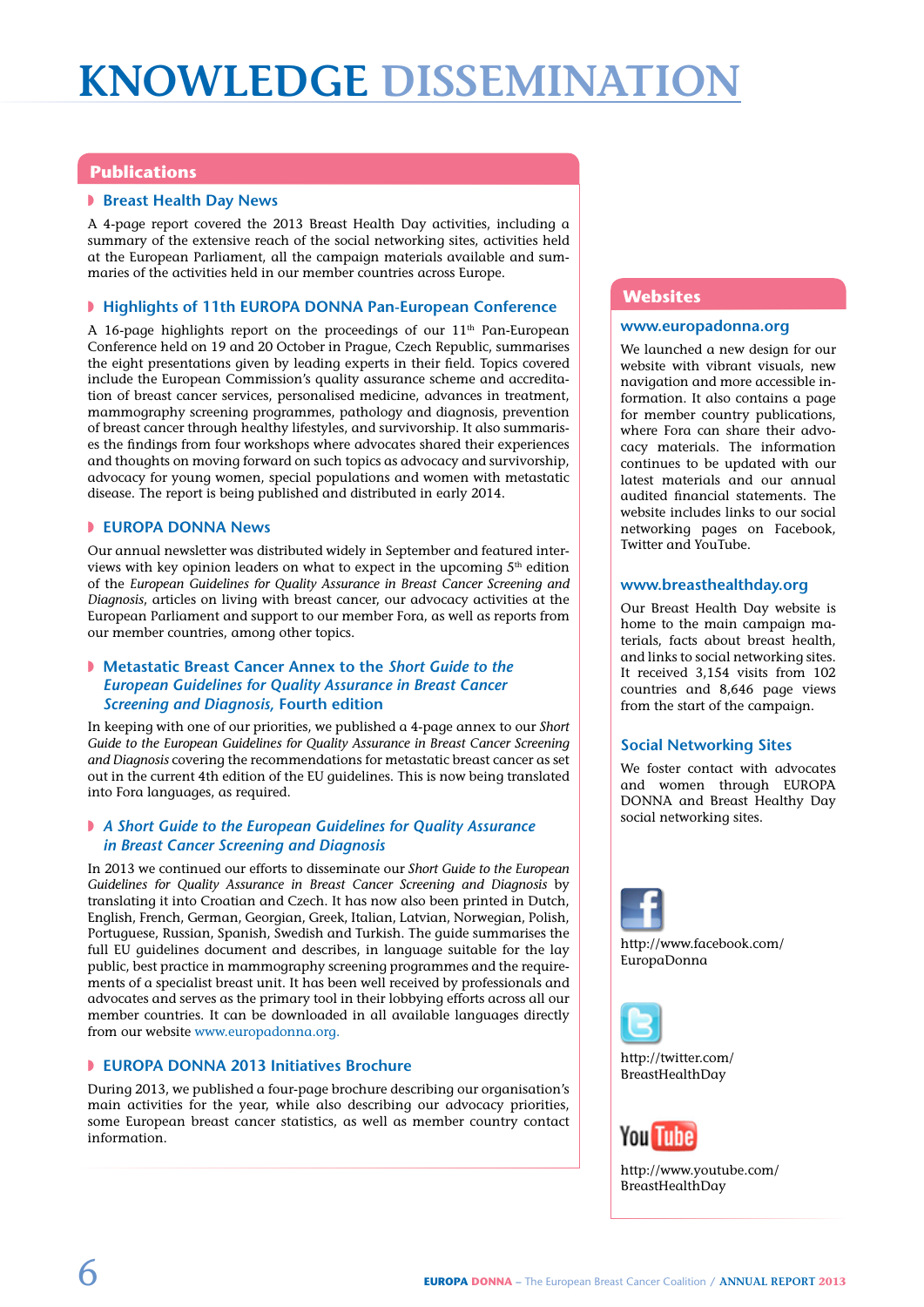## **Collaboration**  $\Gamma$ WORKING

#### **Meeting with the European Commission's Joint Research Centre on the accreditation of breast services**

In February 2013 our Executive Director, Susan Knox, and Head of Policy/Public Affairs, Karen Benn, attended a meeting with the Joint Research Centre (JRC), the inhouse science service arm of the European Commission, which provides science advice to EU policy. As requested in EU legislation (Council conclusions on reducing the burden of cancer 10-06-2008), the JRC plans to implement a voluntary accreditation scheme based on an EU protocol, which includes all stages of breast cancer care, from screening to follow-up, and which aims to put the patient at the centre of the process and to harmonise the quality of services delivered, independently of how they are organised. The development of the scheme will also involve producing a 5th edition to the *European Guidelines for Quality Assurance in Breast Cancer Screening and Diagnosis*. ED provided the patient perspective at the meeting. Our Executive Director, Susan Knox, attended additional JRC meetings throughout the year. We were also honoured to have Krzysztof Maruszewski, Director of the JRC, as the keynote speaker at our Pan-European Conference in Prague in October.

## **Breast Health Day Information Day at the European Parliament**

On 15 October our annual European Parliament Breast Health Day information event was held in collaboration with *Ruban de l'Espoir* – Ribbon of Hope and other organisations. The President of the European Parliament, Martin Schulz, expressed full EU support of this event by offering it the "high patronage" of the European Parliament, and the event was sponsored by Sophie Auconie, MEP France. Nessa Childers, MEP Ireland, Lydia Geringer de Odenberg, MEP Poland, and Elisabeth Morin Chartier, MEP France, attended and offered their support of the initiative. We had a stand to distribute materials and also placed Breast Health Day leaflets in all MEP mailboxes. The aim of the initiative is to ensure that policymakers and women of all ages are aware of the benefits lifestyle choices can have on their future breast health.

## **European Patients' Forum**

In May, our Head of Policy/Public Affairs, Karen Benn, attended the European Patients' Forum (EPF) 10th anniversary annual general meeting (AGM) and conference, held in Dublin under the Irish EU Presidency. At their AGM, EPF presented their final Strategic Plan, which is for the next 5 years, and was duly passed by the AGM. The conference featured the 2013 European theme "Year of Citizens"; dedicated to the rights that come with EU citizenship, the event explored what this means for patients. Discussions were framed around the importance for patients and advocates to be proactive in defining health policy agendas at EU and national levels, as well as the importance of their involvement in the research agenda contributing their unique expertise and experience.

## **Breast Cancer Exhibition at the Council of Europe, Strasbourg**

On 2 October, we were invited to take part in a Breast Cancer Exhibition at the Council of Europe in Strasbourg. Our Executive Director, Susan Knox, gave a speech on the need for optimum breast cancer care for all women across Europe. She reminded parliamentarians from the Council of Europe's 47 member countries of the need for guideline-standard population-based screening programmes, specialist breast units and recognised accreditation of breast cancer services. Stella Kyriakides, MP Cyprus, Council of Europe member and a Past President of EUROPA DONNA, was also on site and had previously successfully put forward a Motion for a Resolution at the Council of Europe on optimum breast cancer services. She is the rapporteur for the report that will be developed and debated at the Council of Europe in 2014. We created and displayed posters for the event, which also received wider dissemination in interviews with Ms Knox and Ms Kyriakides published on YouTube.

## **European Partnership for Action Against Cancer (EPAAC)**

We are a collaborating partner in two of the European Union's EPAAC Work Packages, WP5 Prevention and WP7 Healthcare. In November 2013, our Head of Policy/ Public Affairs, Karen Benn, represented us at the final EPAAC Open Forum. We will also be involved in CANCON, which is the EU's successor project to EPAAC.

## **AURORA Project**

EUROPA DONNA was asked by the European Commission's DG SANCO to be an adviser to the AURORA Cervical Screening Project, which is an EUfunded cervical screening project working with hard-toreach populations in countries where screening is not yet fully rolled out. Our Head of Policy/Public Affairs, Karen Benn, represented ED on this Advisory Board. She participated by phone in a Budapest Advisory Board meeting in early June 2013. The project has now concluded and has published its results.

## **PICTURE Project: The Patient's Perspective on Predicting Post-surgical Aesthetics**

We represented the patient's perspective on the Advisory Board of the PICTURE (Patient Information Combined for the Assessment of Specific Surgical Outcomes in Breast Cancer) Project, a new FP7 research project which has been approved by the European Commission. The PICTURE collaboration, involving a number of academic institutions from various countries, plans to develop a prototype of a digital tool that could predict how an individual patient's breast will look post-surgery. In June, our Executive Board met with the technical advisor and surgeon working on the project to provide input on the patient perspective.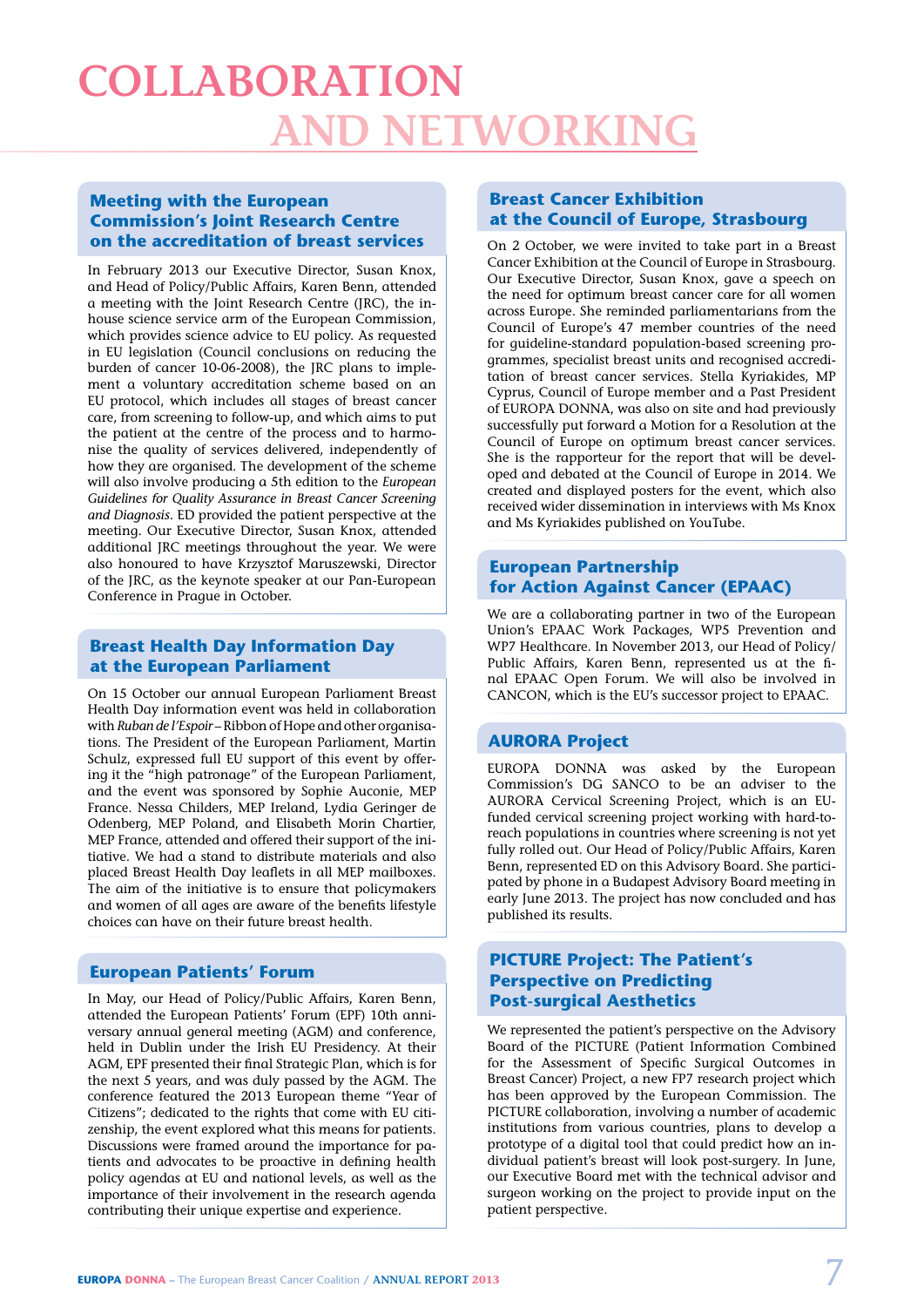## **Collaboration AND NETWORKII**

## **EURECCA Project**

Karen Benn, Head of Policy/Public Affairs, attended the first meeting of the EURECCA (European Cancer Audit) project, in which the ED Board had agreed to partake in January 2013. The project is a multidisciplinary platform which aims to improve the quality of cancer care through auditing, feedback and standardising cancer care management in Europe. Attendees were given copies of the first Strategic Plan which outlines the project over the next 6 years to 2020 and discussed amendments to it. The goal is to build a platform and infrastructure to cooperate with existing national cancer registries, expand the coverage of cancer patient outcome data that is captured, collect cancer patient outcome data and audit the quality of multidisciplinary cancer care. The first step of the project has been to see what data are available on breast cancer at the national registries, which could be used, and developed, for the purposes of this project.

#### **BIG Programme: AURORA**

Metastatic breast cancer is the focus of AURORA – a major new Breast International Group (BIG) research programme starting early in 2014 that will use molecular screening to improve the understanding of breast cancer and its response/lack of response to available drug therapies. For the first time, metastatic breast cancer tissue specimens will be collected and characterised on a large scale, with the added value of identifying targets for future treatments that can significantly improve survival. The molecular screening process reveals the genetic landscape of a tumour to scientists, enabling them to identify which type of treatment would most benefit an individual patient. BIG describes its objective as being "…to find the right treatment for every patient by creating a breast cancer 'GPS' indicating the best route to treatment today and cure tomorrow". The molecular screening will be paired with building a bio-repository (storing samples of tumour tissue and blood for future use), so scientists can run new experiments and studies at a later stage. The project will recruit more than 5,000 patients per year; there will be a pilot of 30 patients in four centres.

Susan Knox and Karen Benn attended the first AURORA Steering Committee meeting at the European Cancer Congress in September 2013. ED will also participate on the Legal/Ethics Committee (Ellen Verschuur of the Netherlands).

#### **Sponsor Meeting**

We held our Sixth Sponsor Meeting in Amsterdam on 28 September. Susan Knox, Executive Director, and Karen Benn, Head of Policy/Public Affairs, attended and informed our key sponsors about current and future advocacy programmes as well as our Strategic Planning process. Representatives of our sponsoring organisations then had the opportunity to discuss these projects in detail and to ask about our involvement in other cancerrelated programmes taking place on a European level. We emphasised our commitment to multiple sponsors and transparency as well as diversifying funding.

#### **EUROPA DONNA Strategic Plan: 2014-2018**

In 2013 we undertook a review of our activities with a view to setting out a new Strategic Plan for 2014-2018, to better meet our members' and partners' needs and integrating best practices from other successful patient advocacy organisations. We did this by building an understanding of ED's current position via an environmental analysis and by reviewing members', and key partners' opinions, needs and expectations. Our Head of Policy/ Public Affairs, Karen Benn, sought opinions and information from a range of stakeholders. This entailed: an initial brainstorming meeting by the ED Board; a desk review of similar organisations' work and websites which were compared to ED; a detailed survey of ED's Board, National Representatives and Delegates; further input from ED members via General Assembly (GA) workshops.

In January 2013, the ED Board analysed the results to date and began formulating a new plan based on those results. In the intervening period we completed the final parts of the analysis, which included a survey answered by the heads of ED's key collaborators and partnering organisations (EUSOMA, ECCO, EORTC, ESO, EPF, etc.), in which they were asked to do a SWOT (strengths, weaknesses, opportunities and threats) analysis of ED and identify what they believe are the most important areas of focus for the next five years; and an analysis of the results of an ED members' survey on their structure and governance. The draft developed for January was then further refined to include these final pieces of research and was voted upon by the ED Executive Board at its June 2013 meeting. It was then thoroughly reviewed at the October 2013 GA meeting. Our activities for 2014 will follow the new strategy while continuing to build on the outcomes and results of activities in 2008-2013.

#### **Development Programme**

In February 2014, we submitted our final technical and financial report to the Consumers, Health and Food Executive Agency for our second operating grant from the European Union, in the framework of the Health Programme, which covered nearly 53% of our 2013 Core Programme expenses. The report detailed ED's core programming accomplishments during the year and also included the findings of the outside evaluator hired by ED as a condition of the grant. ED received a generously renewed operating grant once again in 2014.

In addition, ED continues to seek new sponsorship by contacting various foundations and organisations across Europe and the U.S.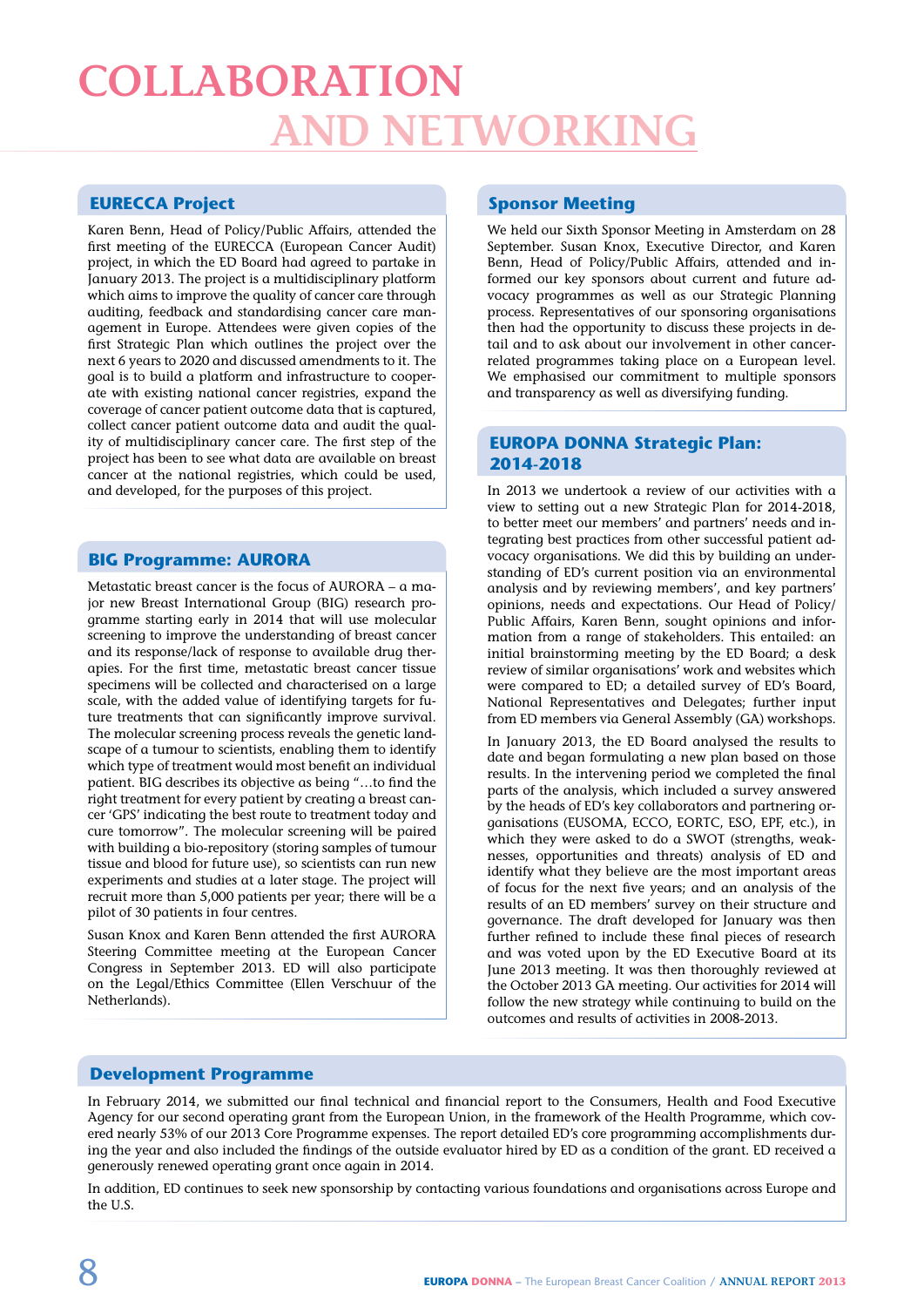## **Committee Membership and Activities**

#### **During 2013 EUROPA DONNA served on the following:**

#### **Research and Clinical Trials ▶ BIG Scientific Committee**

- 
- **MINDACT Steering Committee**
- $\bullet$  **AURORA Steering Committee**
- ◗ AURORA Legal and Ethics Committee
- ◗ Early Breast Cancer Trialists' Collaborative Group (EBCTCG)
- OLYMPIA Steering Committee

#### **During 2013 EUROPA DONNA participated in the following organisational activities:**

**Policy** Council of Europe, Breast Cancer Exhibition, Strasbourg, France

- $\triangleright$  European Parliament Information Day for Breast Health Day
- **D** European Patients' Forum
- European Public Health Alliance
- ◗ ECCO − Patient Advisory Council
- ◗ European Partnership for Action Against Cancer (EPAAC) Open Forum
- ◗ Joint Research Centre Breast Cancer Service Accreditation Meeting
- ◗ *European Guidelines for Quality Assurance in Breast Cancer Screening and Diagnosis* Editorial Board meeting

#### **Conferences** ◗ European Patients' Forum Conference

- ◗ ECCO-ESMO-ESTRO European Cancer Congress
- European Cancer Organisation Oncopolicy Forum
- ◗ 11th EUROPA DONNA Pan-European Conference
- ◗ Advanced Breast Cancer Second International Consensus Conference (ABC2)
- ABC2 Advocacy Committee
- ED Advocacy Training Course
- **▶ ESTRO meeting**

#### **Other Meetings DEURECCA**

- **PICTURE Project**
- ◗ Harvard Faculty Club, USA, seminar for cancer patient organisation CEOs
- EBCC-9 Organising Committee
- EBCC-9 Executive Scientific Committee
- ◗ International Experience Exchange for Patient Organisations
- European Breast Cancer Council
- AURORA Cervical Screening Project
- **EUCROF Conference** the Future of Europe in the Worldwide Scene of Clinical Research
- ◗ EUROPA DONNA training module on the Role of Advocates in Breast Cancer Research
- **▶ 3<sup>rd</sup> International Conference of Breast Disease**
- ◗ European Patient Advocacy Group meeting
- **Patient Advisory Boards**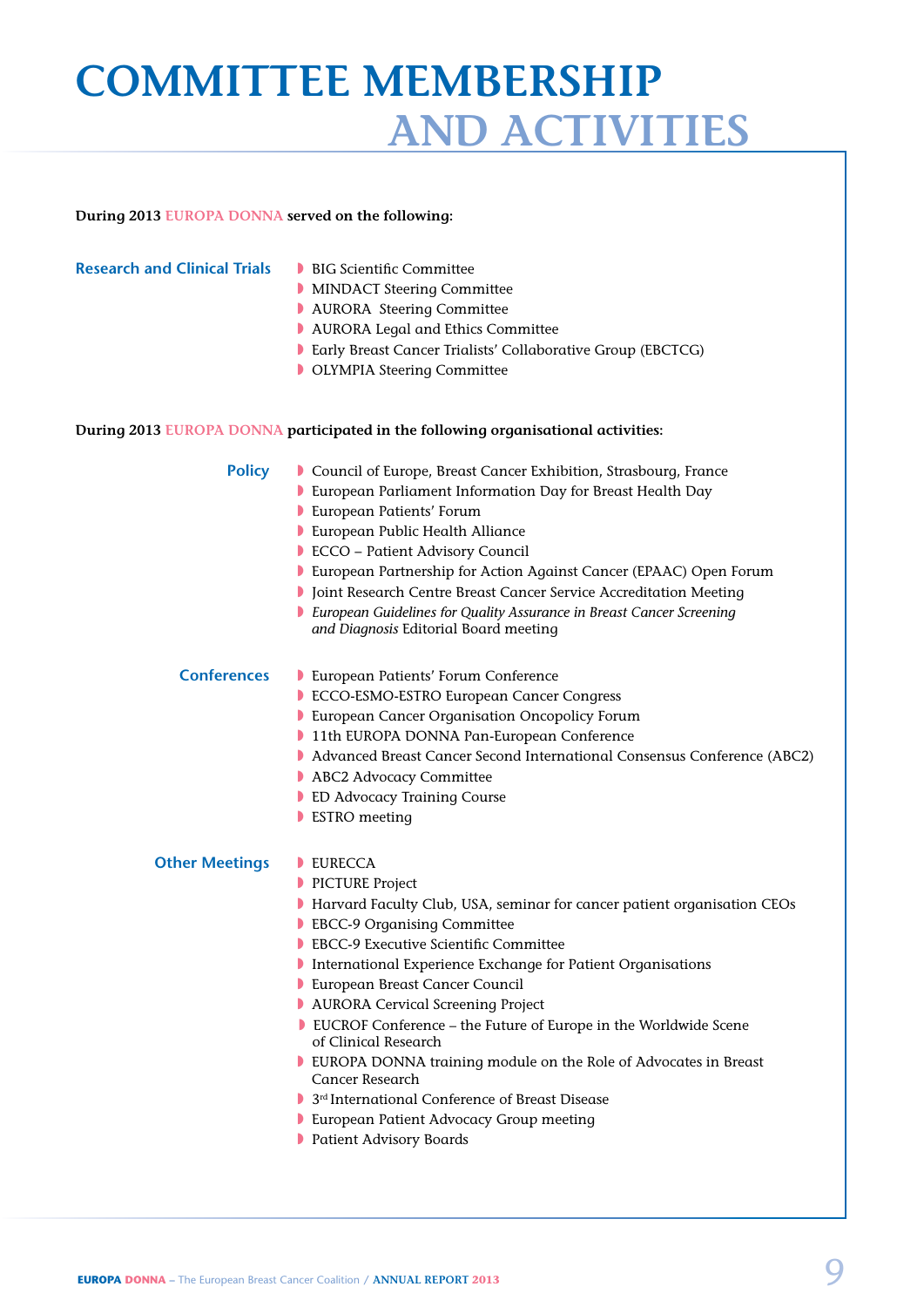# **Financials**

Our annual financial statement has been prepared by an independent auditor and is posted on our website at **www.europadonna.org**.

### **Balance Sheet as of 31 December 2013**

| <b>ASSETS</b>                     |           | LIARILITIES                                 |         |           |
|-----------------------------------|-----------|---------------------------------------------|---------|-----------|
| <b>Net Fixed Assets</b><br>11.603 |           | <b>Reserve Fund</b>                         |         | 369.454   |
| (Plant machinery and equipment)   |           | Surplus and loss for the year               | 71,688  |           |
| <b>Current Assets</b>             | 632,514   | Extraordinary reserve                       | 297.766 |           |
| Trade debtors                     | 81.204    | <b>Creditors</b>                            |         | 274,663   |
| Cash at bank and in hand          | 446,310   | Amounts payable within 1 year               | 12,718  |           |
| Reserve fund                      | 105,000   | Accrued charges and deferred income 261,945 |         |           |
| <b>TOTAL ASSETS</b>               | € 644,117 | <b>TOTAL LIABILITIES</b>                    |         | € 644.117 |

## **Income and Expenditure Statement 2013**

| <b>INCOME</b>                                                 |         |          |
|---------------------------------------------------------------|---------|----------|
| <b>Turnover</b>                                               |         | 733,055  |
| Membership dues                                               | 14,500  |          |
| Grants and donations                                          | 707,880 |          |
| 11th Pan-European Conference registration                     | 10,675  |          |
| <b>Financial Income</b>                                       |         | 4.311    |
| <b>TOTAL INCOME</b>                                           |         | €737,366 |
| <b>OPERATING EXPENDITURES</b>                                 |         |          |
| <b>Services &amp; Office Expenses</b>                         |         | 80,211   |
| Administrative overhead                                       | 62,071  |          |
| Fees (audit, legal, insurance)                                | 18,140  |          |
| <b>Salaries</b> (employees & related costs)                   |         | 262,648  |
| <b>Activity Expenses</b>                                      |         | 304,475  |
| Publications, Websites                                        | 46,783  |          |
| Advocacy Training Course 2012                                 | 2,102   |          |
| <b>Advocacy Training Course 2013</b>                          | 71,670  |          |
| <b>Board Meetings</b>                                         | 15,771  |          |
| Other Meetings                                                | 6,213   |          |
| 11th ED Pan-European Conference                               | 120,560 |          |
| <b>Breast Health Day</b>                                      | 41,376  |          |
| <b>Depreciation &amp; Write-Offs</b>                          |         | 15,093   |
| Office equipment                                              | 3,995   |          |
| Loss                                                          | 11,098  |          |
| Financial Charges (bank costs)                                |         | 3,251    |
| <b>Surplus/Loss of the Period</b> (transfer to/from reserves) |         | 71,688   |
| <b>TOTAL EXPENDITURES</b>                                     |         | €737,366 |
|                                                               |         |          |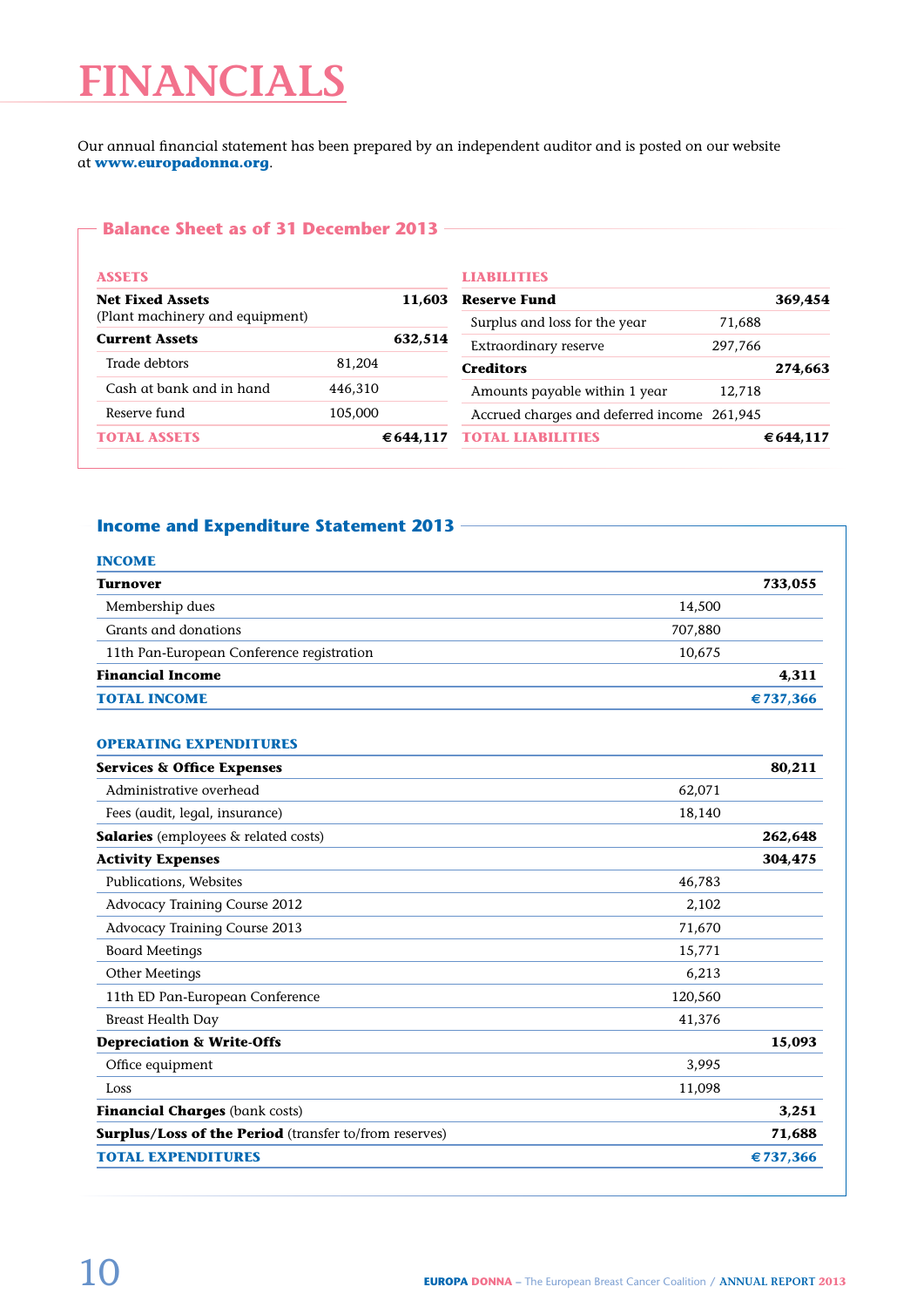# **Acknowledgements**

EUROPA DONNA wishes to acknowledge and express appreciation for the ongoing support of our Executive Board, our faculty members and scientific advisors for their generous contribution of time and effort on behalf of breast cancer advocacy. We would also like to commend our individual National Fora for their continuing commitment to our common advocacy goals, especially the implementation of the EU guidelines. The strength of our organisation emanates from our National Fora whose ongoing work and efforts are outstanding and become more impressive each year. Finally, on behalf of the entire EUROPA DONNA breast cancer advocacy community, we would like to express our appreciation to the European Union in the framework of the Health Programme for its very generous 2013 grant in support of ED's Core Programming and to all of our sponsors who have provided us with unrestricted educational grants to carry out our advocacy work on behalf of all of the women of Europe.

# **GRANTS AND DONATIONS**

EUROPA DONNA gratefully acknowledges the following for their generous support of our advocacy projects and activities:

## **Over €100,000**

European Union, in the framework of the Health Programme VZW-Breast Cancer Working Group

## **€50,000–99,999**

F. Hoffman-La Roche • GlaxoSmithKline • Novartis • Pfizer

## **€20,000–49,999**

Amgen Europe GmBH • Sanofi-Aventis

## **€10,000-20,000**

BIG-Breast International Group • European School of Oncology

## **Other Contributions**

We would also like to express our appreciation to Cohn & Wolfe for the provision of Pro Bono services for Breast Health Day evaluated at **€28,000**.

To safeguard the totally independent and autonomous voice of EUROPA DONNA on breast cancer issues, we are guided by our Sponsorship Policy in all matters concerning financial support of our work.